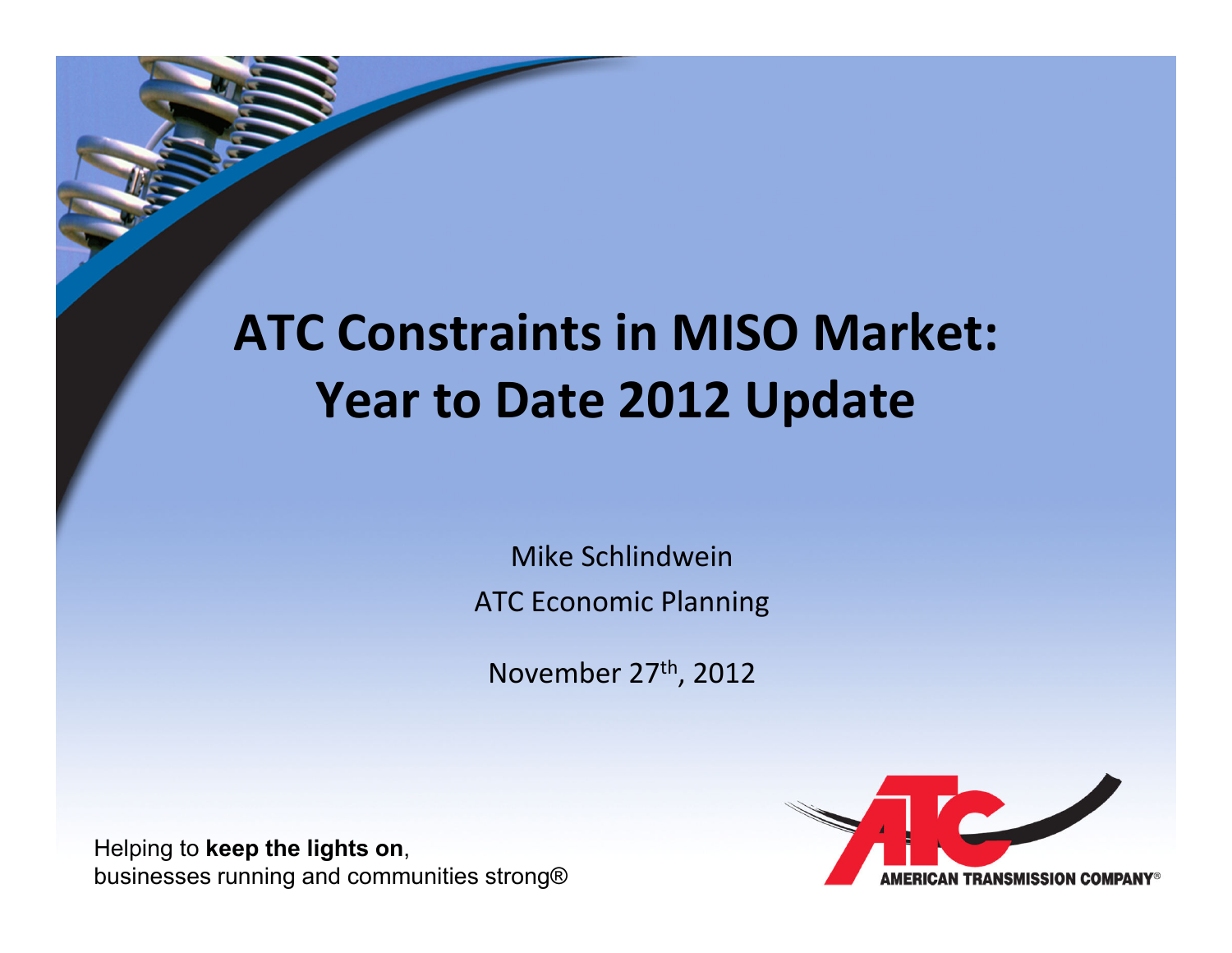

- Overview of Congestion Severity Index (CSI)
- CSI Historical Data
- 2012 Year to Date Day Ahead
- 2012 Year to Date Real Time
- Completed Projects Impact
- Conclusion

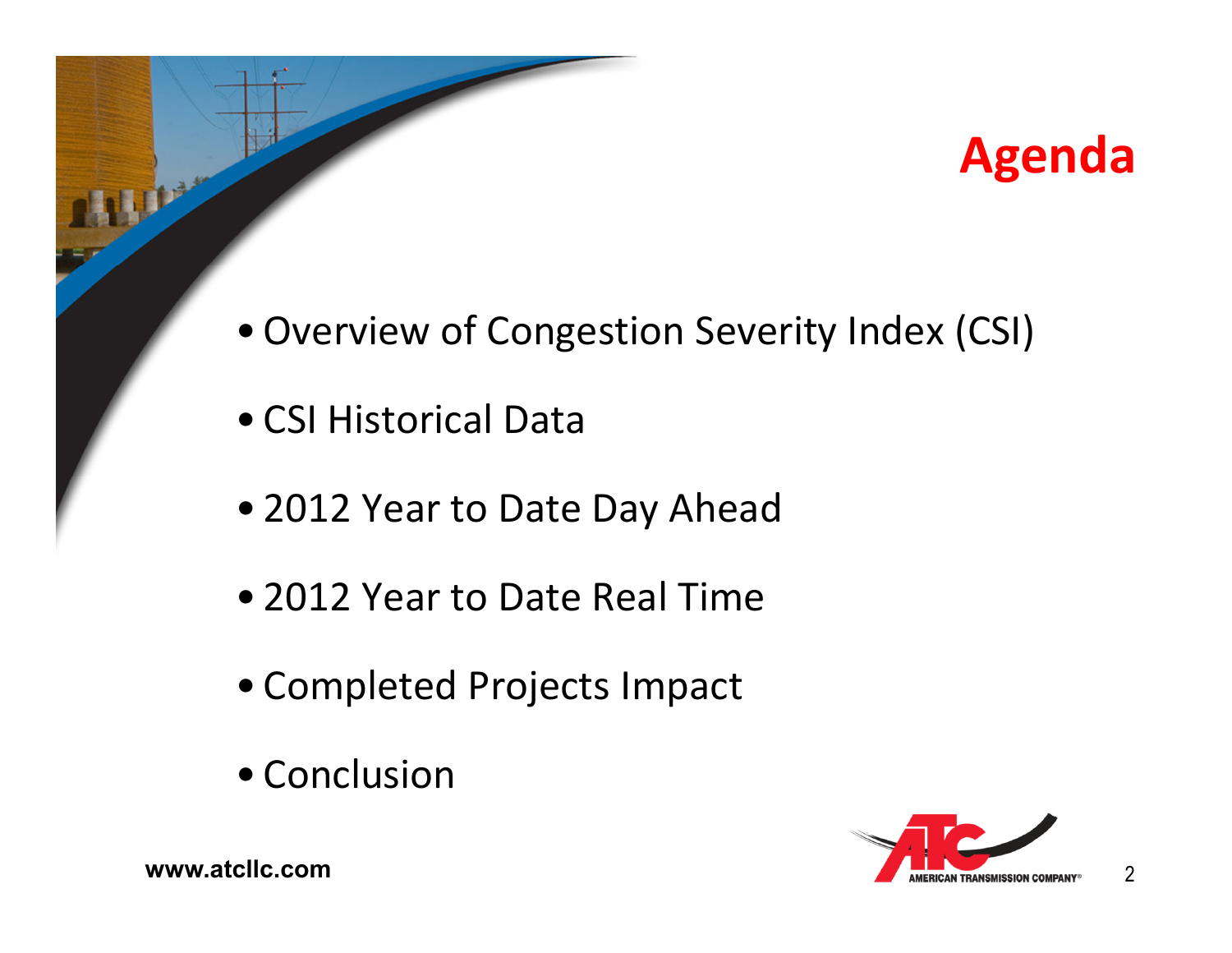## **Congestion Severity Index**

- • Measures severity of constraints through the theoretical congestion cost (upper bound)
	- Theoretical maximum number of dollars (in millions) that could have been paid into the market due to the constraint
- • The Congestion Severity Index takes into account:
	- 1) The amount of time a constraint is bound
		- •Hours for Day Ahead and 5 minute intervals for Real Time
	- 2) The financial impacts of the constraint during those times
		- •Severity of constraint impact captured in shadow price

CSI =  $\Sigma$ <sub>All</sub> binding hours  $\frac{[Binding Line Rating \times Shadow Price]}{1,000,000}$ 



3

**www.atcllc.com**

•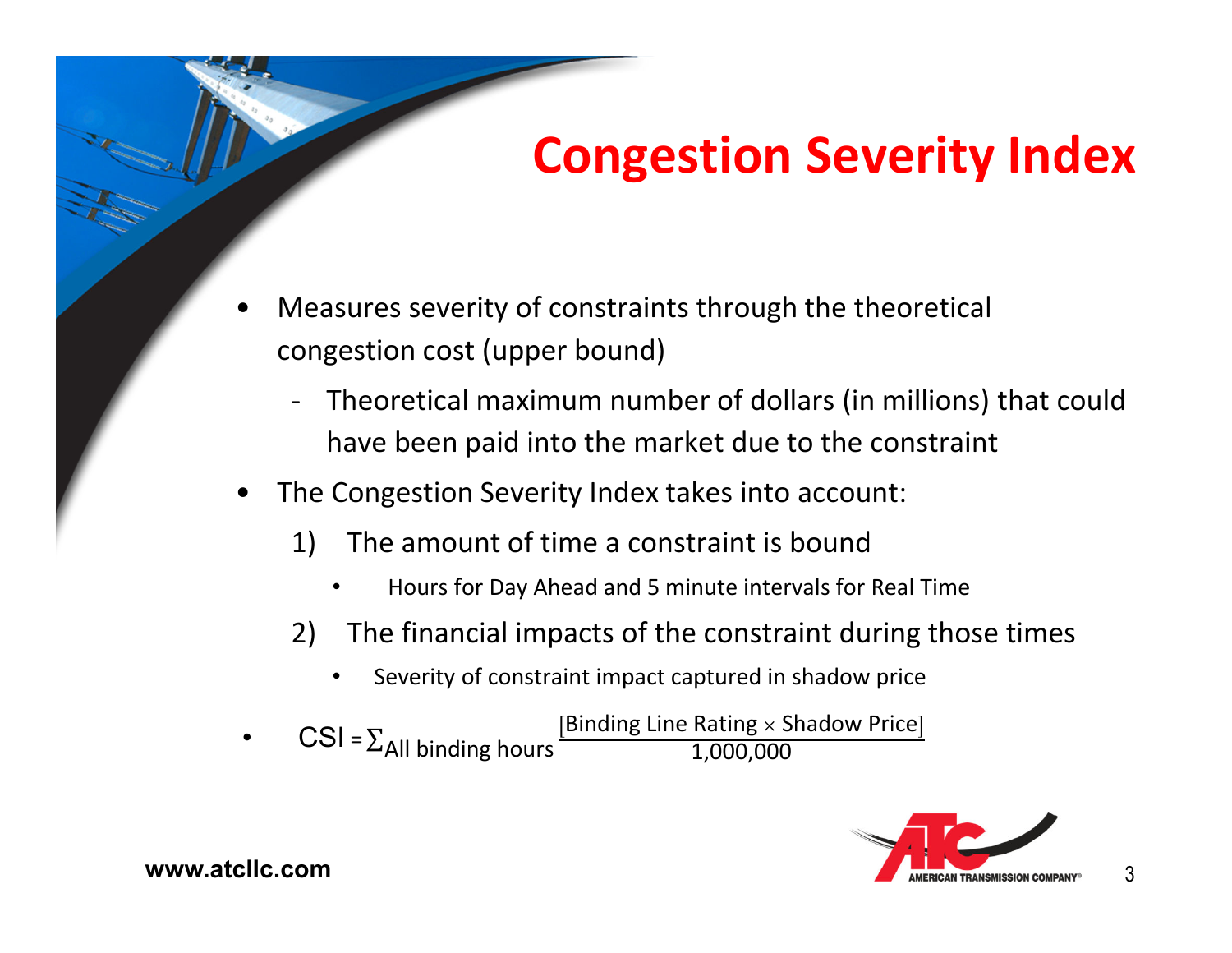## **CSI History**

| Year                     | <b>ATC DA Severity Index</b> | <b>ATC RT Severity Index</b> |
|--------------------------|------------------------------|------------------------------|
| 2008                     | 179.31                       | 179.89                       |
| 2009                     | 116.39                       | 110.23                       |
| 2010                     | 109.19                       | 111.68                       |
| 2011                     | 91.27                        | 78.19                        |
| Nov-1-2011 - Oct-31-2012 | 80.85                        | 61.42                        |

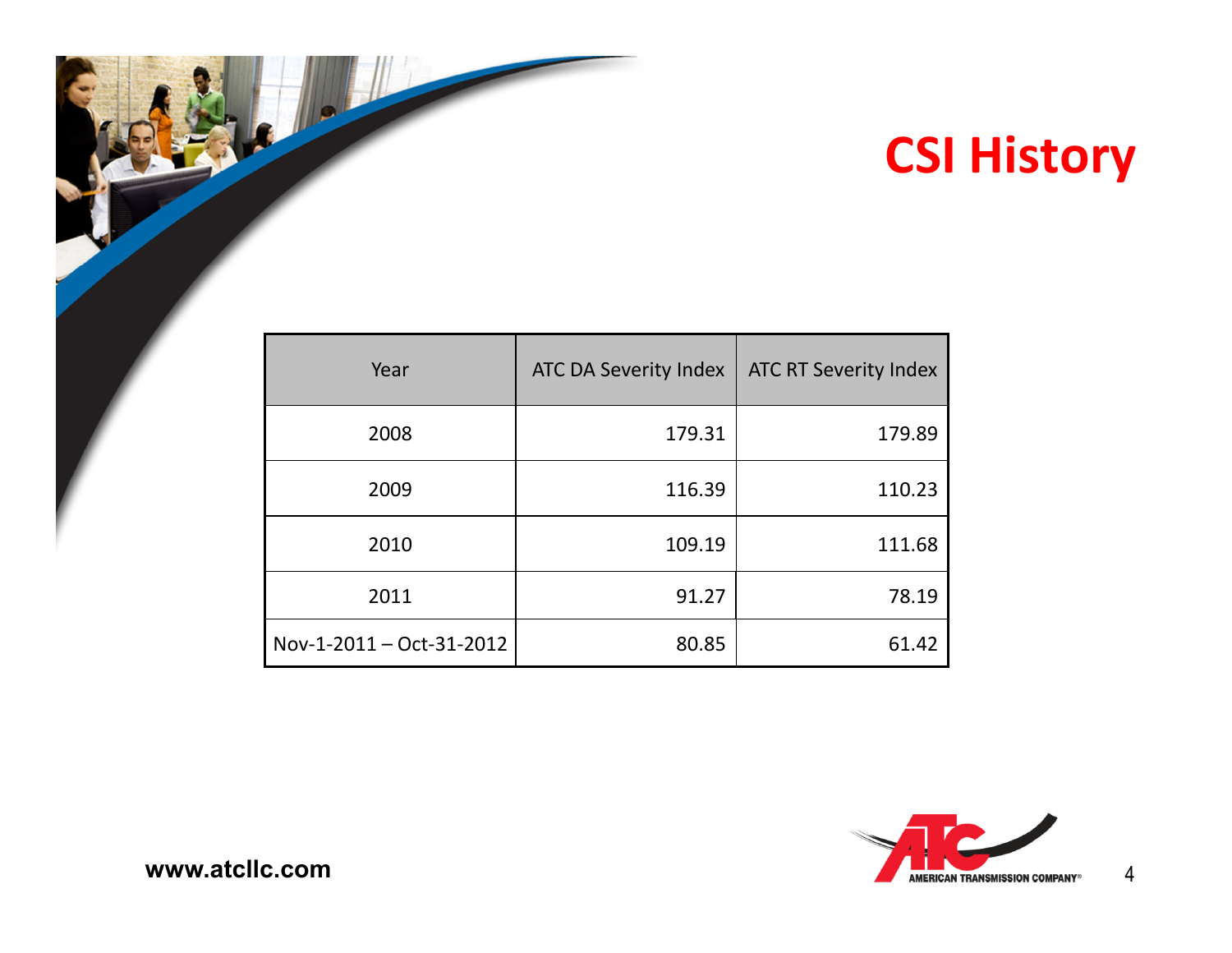## **Day Ahead Top Ten**

| <b>Severity</b><br><b>Index</b> | <b>Hours</b> | <b>Day Ahead Element</b>                                                            |                                                                                                                                                                                                                                                                                                                                       |  |
|---------------------------------|--------------|-------------------------------------------------------------------------------------|---------------------------------------------------------------------------------------------------------------------------------------------------------------------------------------------------------------------------------------------------------------------------------------------------------------------------------------|--|
| 49.98                           | 5371         | <b>Most limiting ATC Day Ahead constrained</b><br>elements 1-1-2012 thru 10-31-2012 | <b>Potential Solutions</b>                                                                                                                                                                                                                                                                                                            |  |
| 15.28                           | 873          | Minnesota to Wisconsin Exports Interface<br>(MWEX)                                  | Monroe County - Council Creek 161 kV line (Planned 2014)<br>Badger - Coulee 345 kV line (Proposed 2018)                                                                                                                                                                                                                               |  |
| 7.13                            | 851          | Kenosha - Lakeview 138 kV                                                           | SE Wisconsin SPS (In Service July 2012)<br>Pleasant Prairie - Zion Energy Center 345 kV line (Planned 2013)<br>Kenosha - Lakeview 138 kV rebuild (Planned 2014)                                                                                                                                                                       |  |
| 6.10                            | 223          | Granville - Tosa 138 kV                                                             | Terminal Equipment Replacement at Tosa Substation (In Service May 2012)<br>ATC is currently investigating solutions                                                                                                                                                                                                                   |  |
| 5.58                            | 1,697        | <b>Flow South PTDF</b>                                                              | Power Flow Control in UP (Planned 2014)<br>Hiawatha - Indian Lake 138 kV energize (Proposed 2014)<br>Bay Lake Project: Holmes - Escanaba, MI area 138 kV lines (Proposed 2016)<br>Bay Lake Project: Green Bay - Morgan 345 & 138 kV lines (Proposed 2016)<br>Bay Lake Project: Morgan - Plains - National 345 kV line (Proposed 2018) |  |
| 3.82                            | 437          | Butler - Granville 138 kV                                                           | Terminal Equipment Replacement at Butler Substation (In Service April 2012)<br>ATC is currently investigating solutions                                                                                                                                                                                                               |  |
| 3.28                            | 140          | North Appleton - Werner West 345 kV                                                 | Bay Lake Project: Green Bay - Morgan 345 & 138 kV lines (Proposed 2016)                                                                                                                                                                                                                                                               |  |
| 2.79                            | 181          | Cypress - Forest Junction 345 kV                                                    | ATC is currently investigating solutions                                                                                                                                                                                                                                                                                              |  |
| 2.78                            | 291          | Elkhart Lake - Forest Junction 138 kV                                               | ATC is currently investigating solutions                                                                                                                                                                                                                                                                                              |  |
| 1.65                            | 294          | Morgan - White Clay 138 kV                                                          | Bay Lake Project: Green Bay - Morgan 345 & 138 kV lines (Proposed 2016)                                                                                                                                                                                                                                                               |  |
| 1.56                            | 384          | Felch Mountain Tap - Nordic 69 kV                                                   | Chandler 2 <sup>nd</sup> Transformer (In Service Spring 2012)<br>Arnold 345/138 kV Transformer (Planned 2014)<br>Bay Lake Project: Holmes - Escanaba, MI area 138 kV lines (Proposed 2016)                                                                                                                                            |  |



5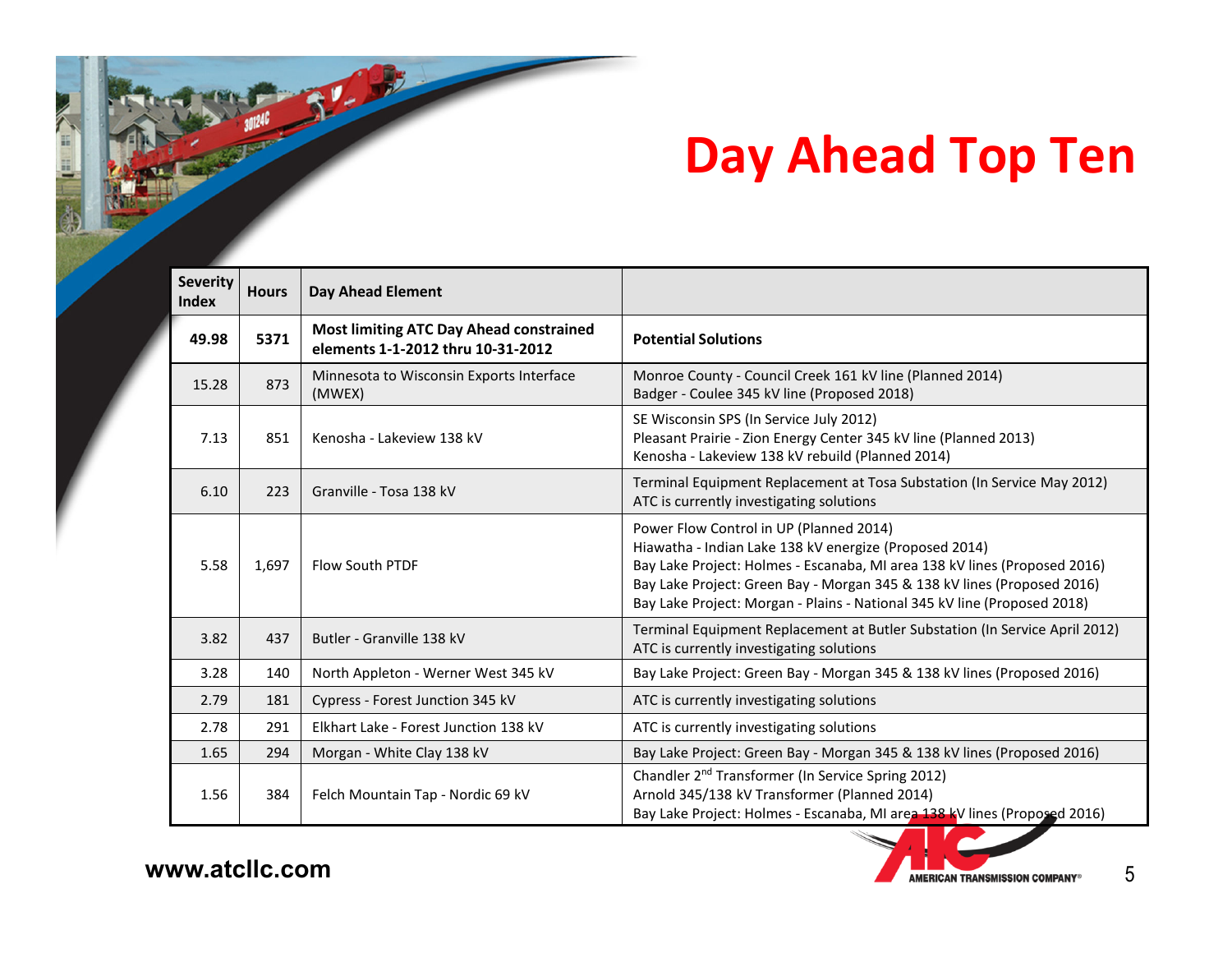## **Real Time Top Ten**

| <b>Severity</b><br><b>Index</b> | <b>Hours</b> | <b>Real Time Element</b>                                                            |                                                                                                                                                                                                                                                                                                                                       |  |
|---------------------------------|--------------|-------------------------------------------------------------------------------------|---------------------------------------------------------------------------------------------------------------------------------------------------------------------------------------------------------------------------------------------------------------------------------------------------------------------------------------|--|
| 32.06                           | 516.1        | <b>Most limiting ATC Real Time constrained</b><br>elements 1-1-2012 thru 10-31-2012 | <b>Potential Solutions</b>                                                                                                                                                                                                                                                                                                            |  |
| 10.36                           | 45.8         | North Appleton - Werner West 345 kV                                                 | Bay Lake Project: Green Bay - Morgan 345 & 138 kV lines (Proposed 2016)                                                                                                                                                                                                                                                               |  |
| 3.86                            | 130.5        | Kenosha - Lakeview 138 kV                                                           | SE Wisconsin SPS (In Service 07-2012)<br>Pleasant Prairie - Zion Energy Center 345 kV line (Planned 2013)<br>Kenosha - Lakeview 138 kV rebuild (Planned 2014)                                                                                                                                                                         |  |
| 2.75                            | 93.3         | Cypress - Forest Junction 345 kV                                                    | Fitzgerald 2nd 345/138 kV Transformer (Provisional 2015)<br>ATC is currently investigating solutions                                                                                                                                                                                                                                  |  |
| 2.36                            | 12.8         | <b>Flow South PTDF</b>                                                              | Power Flow Control in UP (Planned 2014)<br>Hiawatha - Indian Lake 138 kV energize (Proposed 2014)<br>Bay Lake Project: Holmes - Escanaba, MI area 138 kV lines (Proposed 2016)<br>Bay Lake Project: Green Bay - Morgan 345 & 138 kV lines (Proposed 2016)<br>Bay Lake Project: Morgan - Plains - National 345 kV line (Proposed 2018) |  |
| 2.31                            | 61.3         | Arcadian - Zion 345 kV                                                              | Pleasant Prairie - Zion Energy Center 345 kV line (Planned 2013)                                                                                                                                                                                                                                                                      |  |
| 2.16                            | 8.4          | Lost Dauphin - North Appleton 138 kV                                                | Area generation and transmission status may have contributed to this constraint                                                                                                                                                                                                                                                       |  |
| 2.12                            | 5.7          | North Appleton 345/138 kV Transformer T1                                            | Area transmission status may have contributed to this constraint                                                                                                                                                                                                                                                                      |  |
| 2.06                            | 39.3         | Morgan - White Clay 138 kV                                                          | Bay Lake Project: Green Bay - Morgan 345 & 138 kV lines (Proposed 2016)                                                                                                                                                                                                                                                               |  |
| 2.04                            | 46.1         | Goodman - Masonville 69 kV                                                          | Chandler - Old Mead Road 138 & 69 kV lines (Proposed 2014)                                                                                                                                                                                                                                                                            |  |
| 2.03                            | 73.0         | Felch Mountain Tap - Nordic 69 kV                                                   | Chandler 2 <sup>nd</sup> Transformer (In Service Spring 2012)<br>Arnold 345/138 kV Transformer (Planned 2014)<br>Bay Lake Project: Holmes - Escanaba, MI area 138 kV lines (Proposed 2016)                                                                                                                                            |  |

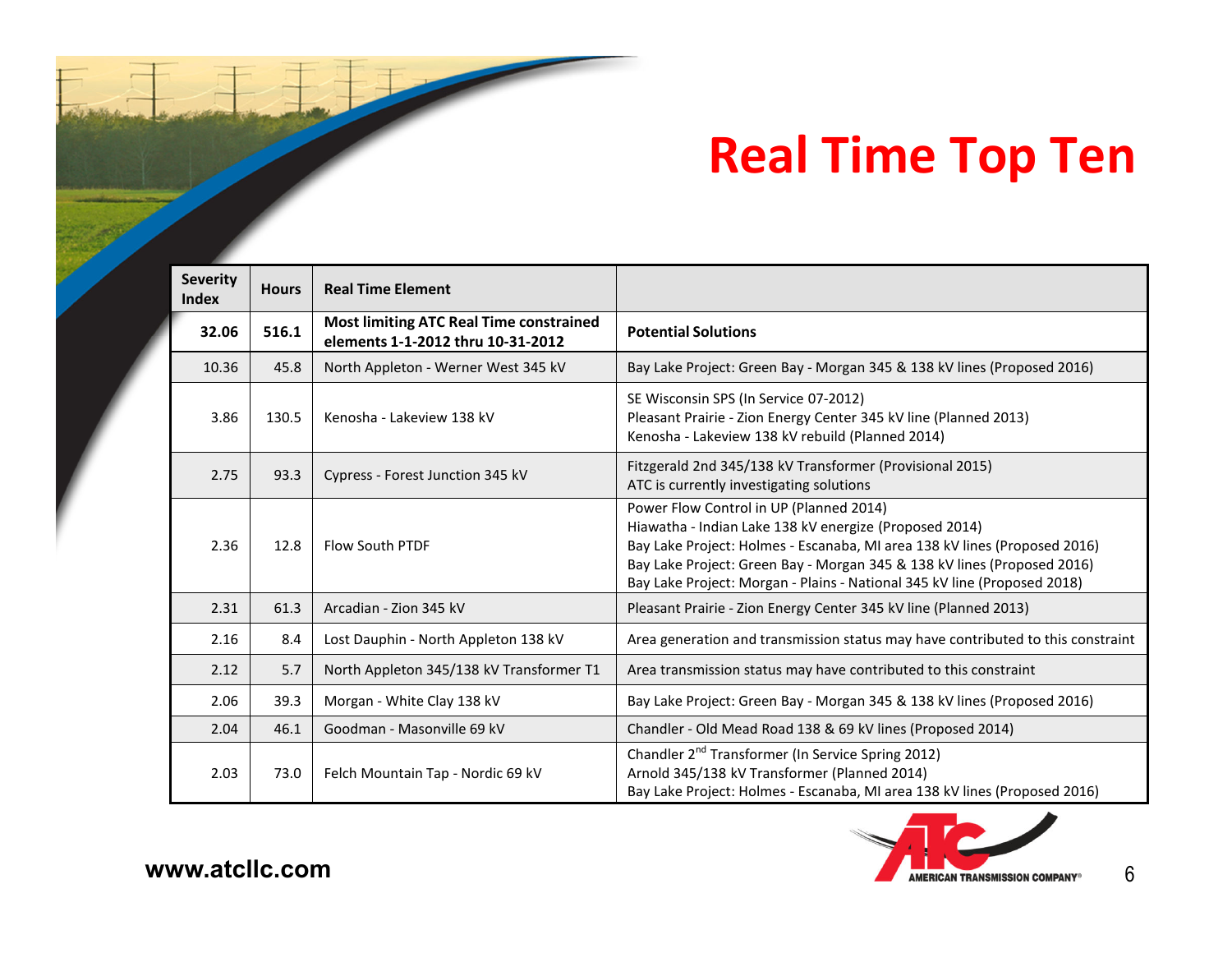### **Success Stories**

#### **Project Related Congestion Reduction**

- Chandler 2<sup>nd</sup> Transformer
	- Added 2<sup>nd</sup> 138/69 kV Transformer to serve Escanaba area
	- In service spring 2012
	- Shifted congestion to less severe market solutions

| 2011 to YTD 2012 Direct Congestion Reduction |                   |                 |                          |  |  |  |
|----------------------------------------------|-------------------|-----------------|--------------------------|--|--|--|
| DA Hours                                     | DA Severity Index | <b>RT Hours</b> | <b>RT Severity Index</b> |  |  |  |
| 2,336                                        | 3.82              | 496.4           | 2.86                     |  |  |  |

- Southeast Wisconsin SPS
	- Special Protection System that alleviates 138 kV system congestion in far Southeastern Wisconsin
		- Kenosha Lakeview 138 & Lakeview Zion 138 kV lines
	- Installed in July 2012
	- Allows more export capability when needed



7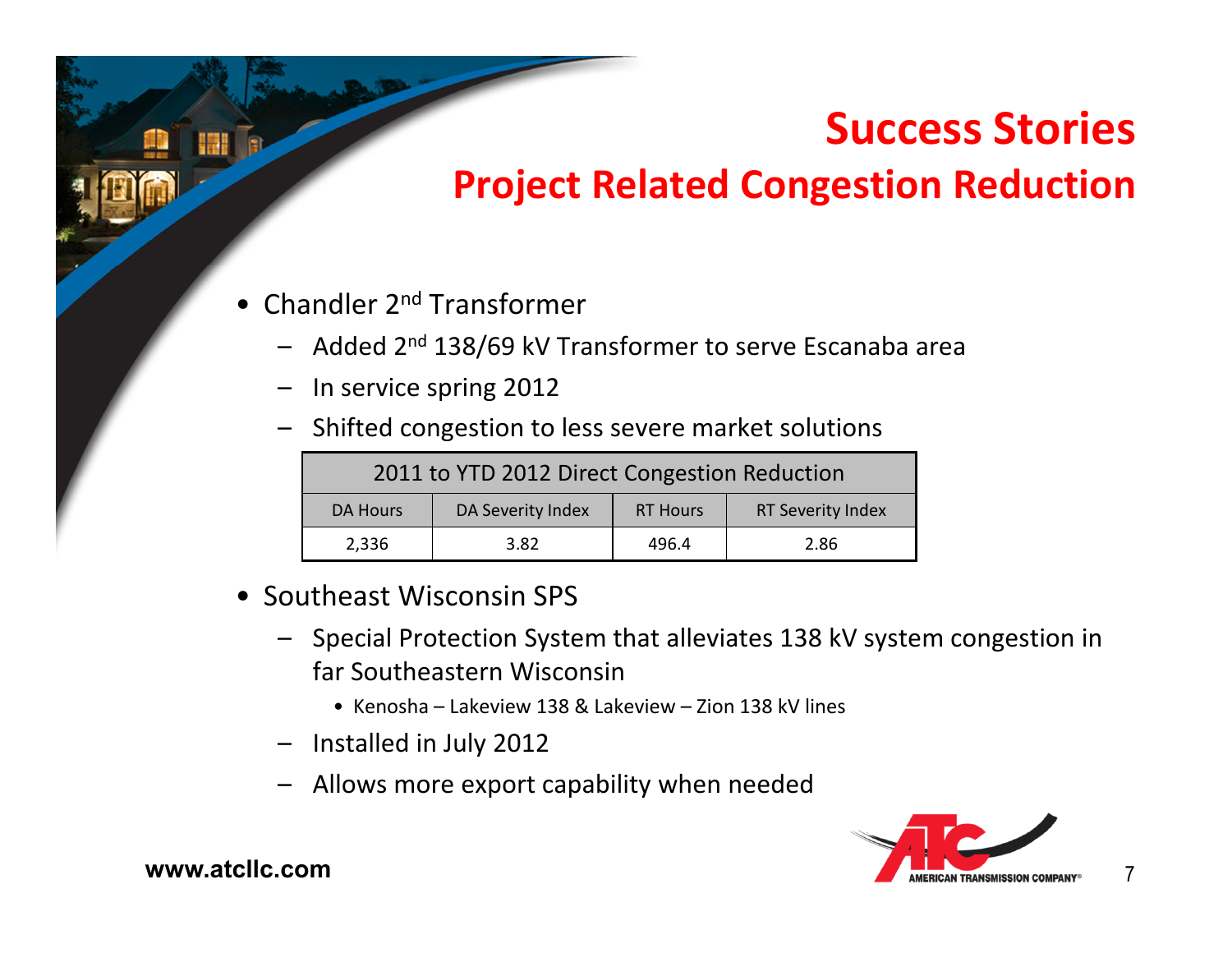### **Conclusion**

- We'd like to keep current trend going
- Potential Future Impacts
	- Load changes and weather patterns
	- Planned and unplanned generation and transmission outages
	- Potential retirements
	- Upcoming projects
- Updated and posted monthly on MISO ATC Oasis
	- –**http://oasis.midwestiso.org/documents/ATC/market\_constraints.html**
- Questions or comments?



8